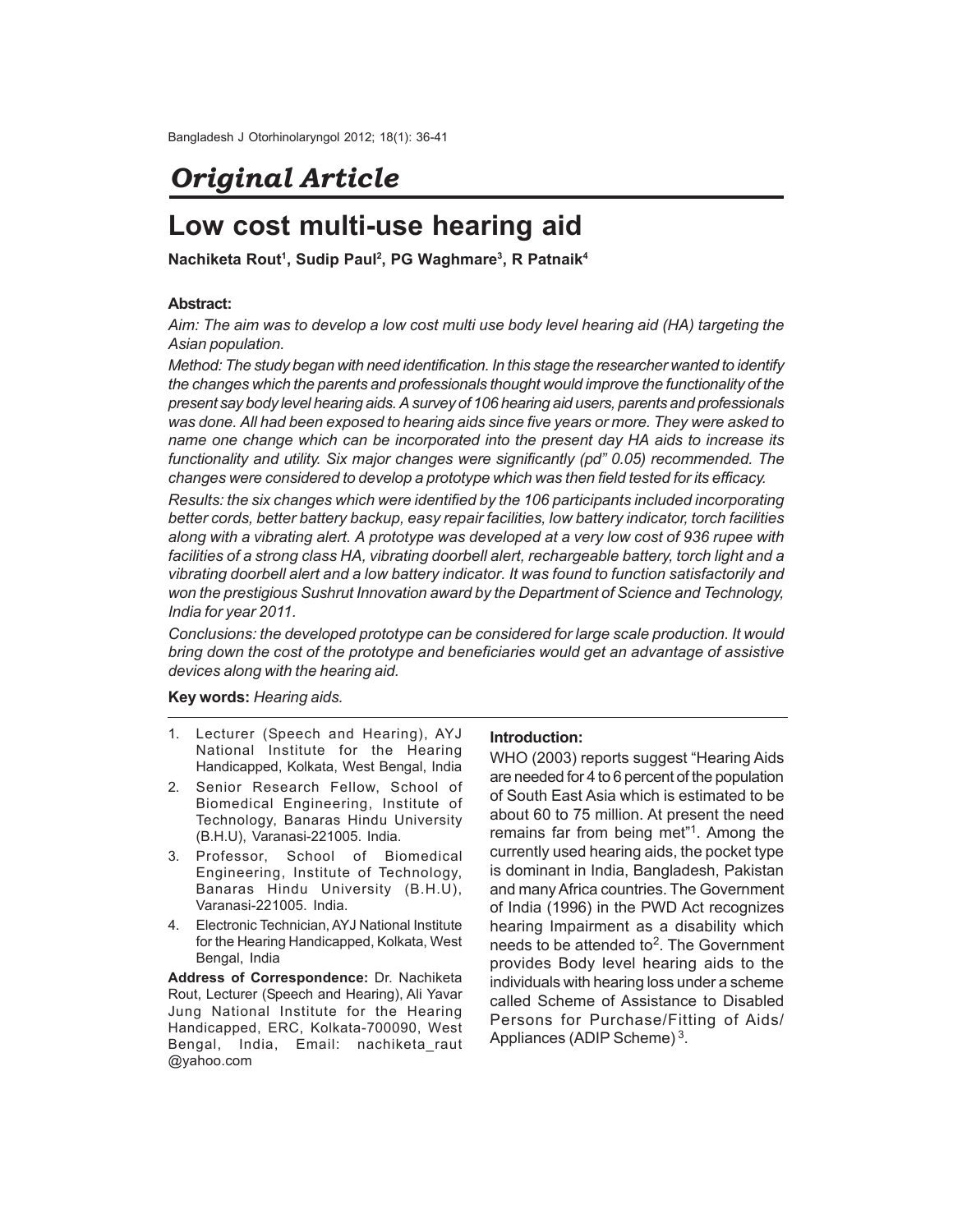The communication efficiency of a hearing impaired individual is dependent on upon the efficacy of the hearing aids they use. This necessitates a need to develop efficient hearing aids for the population which is estimated to be around 70.07 million people of whom approximately 38 million can be treated by proper surgical intervention and others need hearing aids<sup>4</sup>. Rejection and dissatisfaction with hearing aids is a common clinical feature and is as well reported internationally $5,6$ . Developing a body level hearing aid as per the needs of the hearing impaired would facilitate the acceptance of hearing aids. Acceptance of aids facilitates implementation of the various provisions of the PWD act and achieving the goals of audiological rehabilitation, consistent with the model of International Classification of Functioning  $(ICF)^7$ . Targeting a body level HA in this era of digital"Invisible" hearing aids may seem out dated. But ground realities along with WHO (2003), Government of India ADIP schemes and the data of the number of body level HA manufactured yearly by Indian companies like Elkon Pvt Ltd, ALPS International and Arphi Pvt Ltd indicate usage of body aids dominate the scenario. Hence there is a need to target research towards improving the functionality, efficiency and utility of body level HAs.

#### **Method:**

The study was done in collaboration of two apex institutes of India, School of Biomedical Engineering, Institute of Technology, Banaras Hindu University, Varanasi and Ali Yavar Jung National Institute for the Hearing Handicapped at Kolkata West Bengal which is dedicated towards rehabilitation of the individuals with hearing impairments and speech disorders.

#### **Participants:**

The participants included 87 participants (30 adult hearing Aid users along with 30 Parents of children with HI and 27 Special educators) and 19 audiologists in Stage I. The authors designed the prototype in stage II. In stage

III (field trail) the prototype was tried on thirty one adults in the age range of 18- 70 years (mean  $46.7$ ;  $\pm$  SD 17 years) with bilateral moderately severe to profound hearing loss. Twenty three participants were males and others eight were females. All resided in the state of West Bengal and belonged to a low socio economic status (monthly Income of 6500 rupees and below). The participants were explained the purpose of the study and agreed to participate in it. All had been fit with a strong class HA supplied at AYJNIHH (ERC) under the AIDP scheme. Eleven Participants were prescribed Arphi Strong class and 20 with Elkon Strong Class Hearing Aids.

#### **Tools used:**

The tool used for the study included: A20 MHz CRO (Cathode Ray Oscilloscope). Variable DC power supply, Miultimeter, LCR meter, Hearing aid Analyzer (FP40D), Soldering iron, Soldering flux, Soldering, Maico MA 52 Dual channel diagnostic audiometer wire and Elkon and Arphi Make Strong class hearing aids.

#### **Procedure:**

The study was accomplice in three phases.

*Phase I*: Survey and Identification changes/ facilities to be incorporated in the present body worn supplied free of cost under ADIP scheme. Data for Phase I was collected in two stages: stage-I, included 87 participants who had experience with body level HA and HA users. The participants were asked the question "We are planning to incorporate some changes in the HA (Body level HA was indicated), kindly tell one change which you would like to have in the hearing aid. The change should increase the hearing aids functionality and utility". For example you may suggest, changes in the shape, size, color, power supply or changing or modifying any part of the aid or adding a new facility which would increase the efficiency and utility of the hearing aid etc. The suggested recommendations were tabulated and six major recommendations were identified.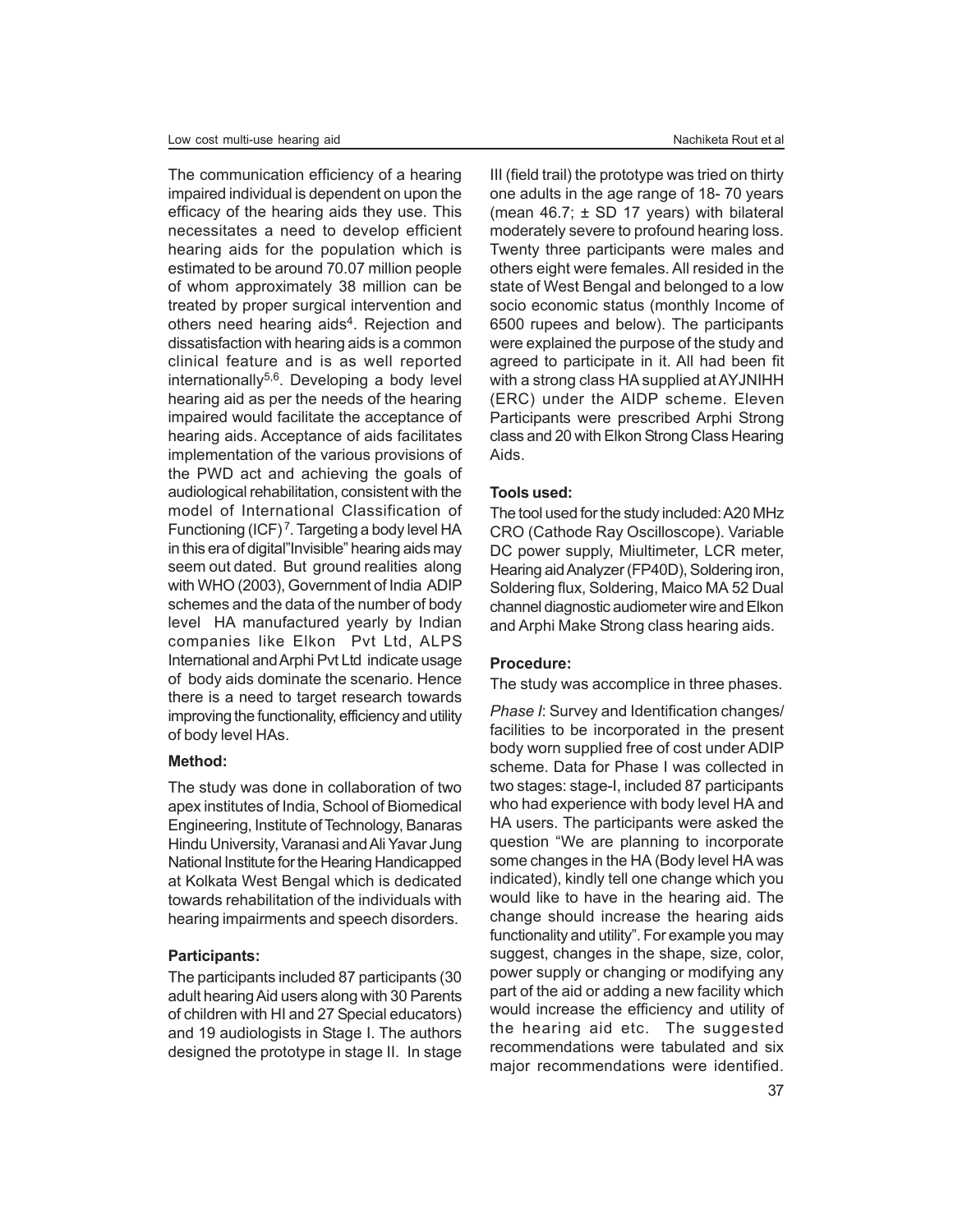#### Bangladesh J Otorhinolaryngol Vol. 18, No. 1, April 2012

Stage-b: The six identified recommendations were presented to 19 audiologists. The audiologists were asked to rate if the recommendation was important (1) or unnecessary (0) for a hearing aid user. The binary rated opinions about the six recommendations were obtained and were subjected to a test of significance.

*Phase II:* Development of a prototype incorporating the suggested changes. The prototype was developed in three steps as Prototype I, Prototype II and Prototype III (Figure 3). The prototype III was put in as moulded case the other casing (Figure 6).

*Phase III*: field test of the prototype to identify if it functions significantly at par the standards recommended for hearing aids Indian **Standards Institution** (ISI) for strong class hearing aids on electroacoustic measurements (figure 4). It was also evaluated if the aided thresholds obtained by the Low cost multi use hearing aid significantly correlate with the state of art strong class body level hearing aids distributed under ADIP scheme.

#### **Results:**

#### Phase I: Identification of users needs

Six core modifications were suggested by 87 participants (figure 1). All the six suggested modifications were rated to be significantly important (pd" 0.5) by 19 audiologists (figure 2). The Six modifications included, incorporating better cords, better battery backup, easy repair facilities, low battery indicator, Torch facilities along with a vibrating alert. Audiologists found all items to be significantly (pd" 0.5) important and should be considered during modifying a body level hearing aid.

Phase II: Preparation of the Low cost Multiuse hearing aid

The six modifications included better battery, better cords, low battery indicator, torch, easy to repair and a vibrating alert facility (figure 3). All the recommended facilities, except for



**Figure-1:** *Modifications recommended by Adult hearing aid users, parents and Sp Educators.*



**Figure 2:** *Perceptions of 19 audiologists about the changes/ facilities to be added in the Body level hearing aids as recommended by the 87 participants.*

the suggestion to have a durable cord were considered (figure 4,5 and 6).

The modification of the cord was dropped as it required some work beyond the electronic laboratories. Tasks like selecting a good polymer to protect the cords, manufacture of angleflex and andiflex ends of the cords were beyond the available facilities at AYJNIHH (ERC) and BHU. Further a durable cord is available in the market. Unlike cheap cords which have a lifespan of 1.5-3 months, off late some companies have manufactured cords which last for 6 months and more.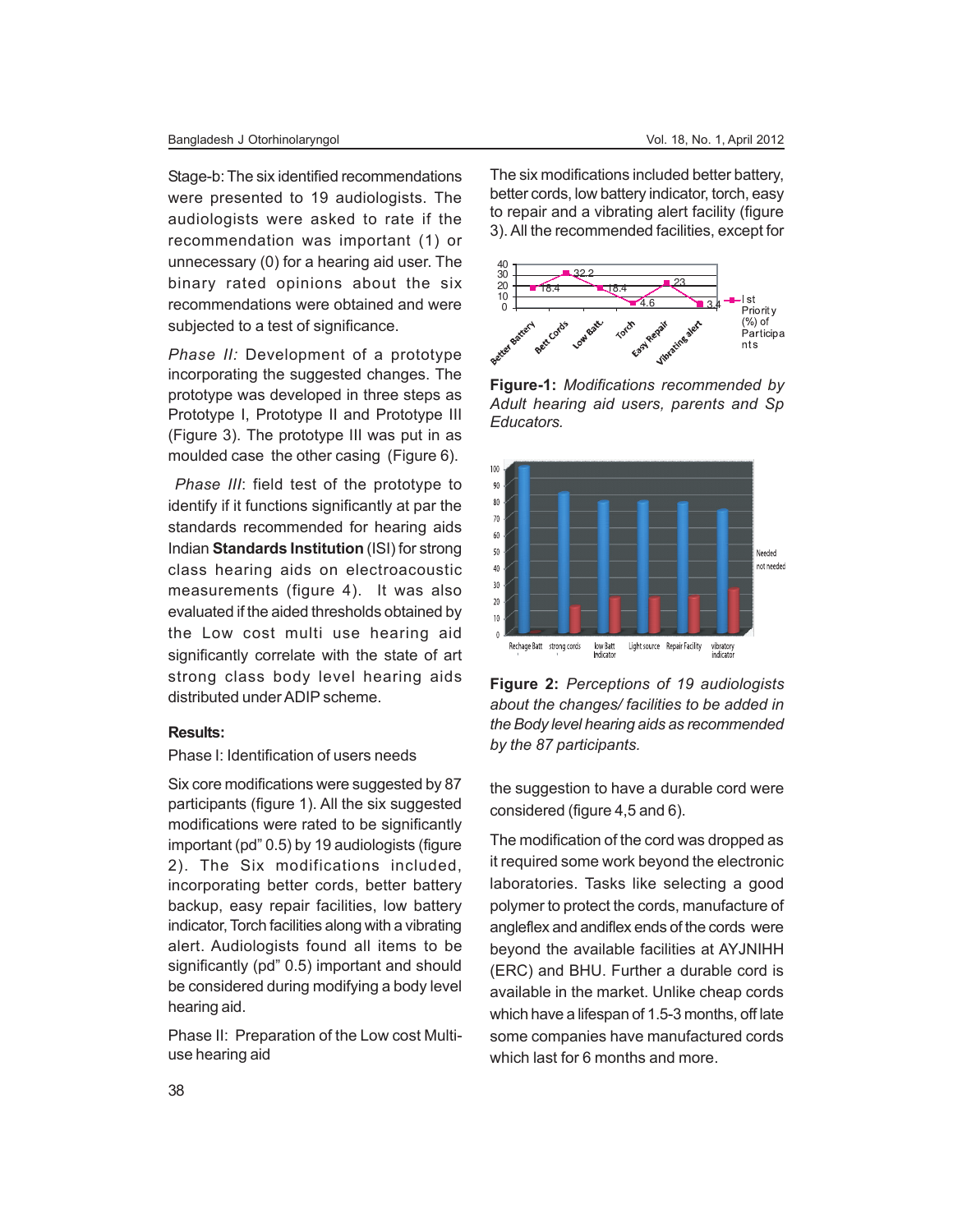

**Figure 3:** *Block Diagram and Its brief description of the low cost multi use hearing aid.*



**Figure4:** Prototype 1 and Prototype 2 and Prototype 3.



**Figure 5:** *Electroacoustic characteristics of the Low Cost Multi-use Hearing Aid (Prototype III) which is as per a strong class hearing aid.*



**Figure 6:** *Indicating the different parts of the Low cost multi use hearing aid.*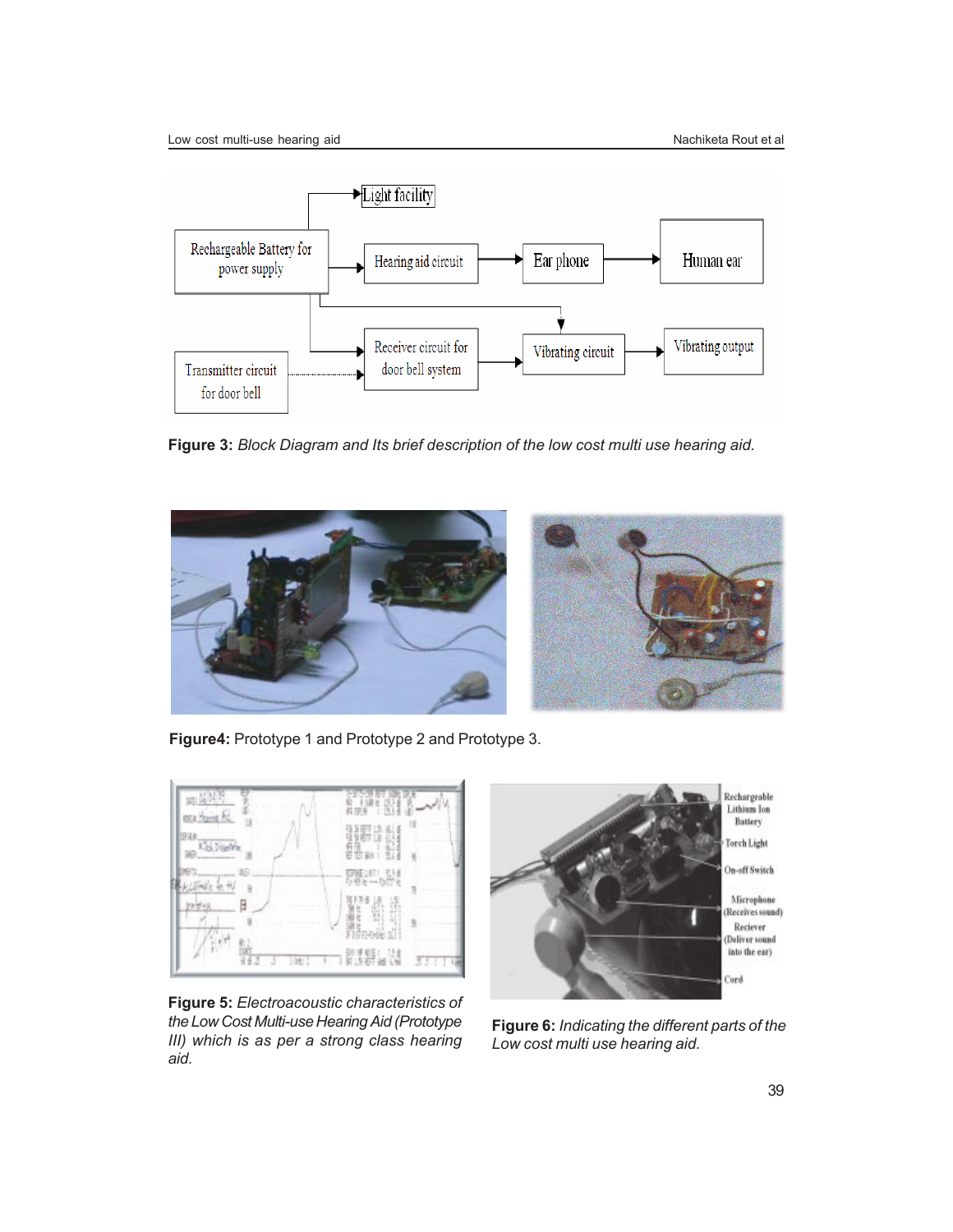

**Figure 7:** *A client being tried with the Low Cost Multi-use Hearing Aid (final prototype in case)*

Phase III: Field Tests on 30 adult hearing impaired adults.

The participants included 30 adults were prescribed a strong class hearing aid. Twenty participants were prescribed Elkon Strong class aids and 11 Alps strong class hearing aids. The performance of the prescribed hearing aids was compared with the aided thresholds obtained by the prototype. Statistical test of significance indicated the performance of the Low cost Multi-use hearing aid was significantly (pd" 0.5 ) at par the performance of the strong class body aids prescribed under ADIP scheme as indicated by the  $\div$ 2 test. The total cost initial cost of making a low cost multi use hearing aid is rupees. 936.00 only. The rechargeable battery, torch facilities and the vibrating door bell alert functioned satisfactorily. The vibrating door bell alert incorporated in the hearing aid could reliably alert the user about someone pressing the doorbell from a distance of 50-60 feet. The torch could provide sufficient illumination to help the hearing aid user to speech reed the speaker in case of power failure and the 3.7 volt rechargeable battery cut short the recurring cost of changing a battery approximately after 70 hours of usage. The low battery indicator went red to signal a need for recharging the battery.

#### **Discussion:**

The low cost multi use hearing aid is a first of its kind and is truly "Low Cost and user friendly". It's made based on the user's perspective and hence will be accepted better. Rejection of hearing aids is a common issue about 30 percent of hearing aid owners is dissatisfied with their instruments<sup>6</sup>, and approximately 16 percent of hearing aid owners report never using their hearing aids<sup>5</sup>. The Prototype is indigenously developed hence is cheaper and would be uncomplicated to repair. Its initial cost of rupees 936 is expected to go down if manufactured on a large scale. The strong class hearing aid was targeted as the majority of population attending various government organized hearing aid distribution camps needs the strong class hearing aid<sup>8</sup>. The present strong class hearing aids are commercially available @ Rs 2000 and above. The vibrating alarms marketed by Widex and made by Phonic Ear are at least@ Rs 3000 per assistive devise. There is a recurring cost of the hearing aid is the battery @ Rs 7 every 5-7 days. The rechargeable cell and the low battery indicator take off the recurring cost and the worry of an unnoticed low battery especially in children. The Prototype provides various facilities together unlike any available instrument. Thus its "Economic" in terms of the initial cost, recurring cost of batteries and would avoid repair cost because of the Lithium Ion battery which oxidizes the circuit to a much lesser extent as compared to the metal hydride cells (pencil cells) used in hearing aids. The prototype is truly "Multi Use". The vibrating indicators which can be used as a door bell or as a signaling devise to call the deaf adults or children who are within 50-60 feet. The torch would promote communication by providing a scope for speech reading and sign language in the dark (power cut leading to isolation is a common phenomenon). The